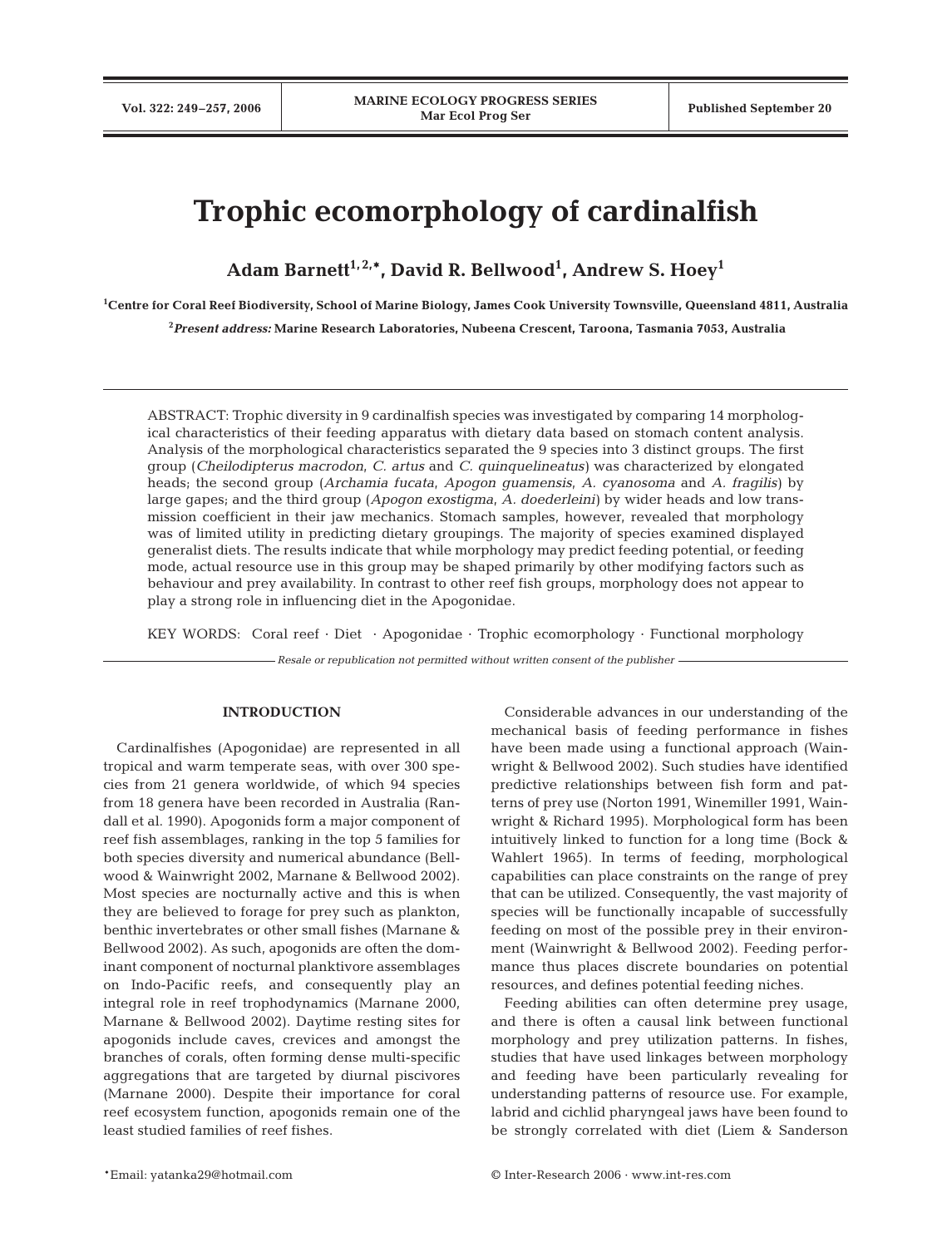1986, Wainwright 1988, Cliffton & Motta 1998). Furthermore, functional analyses have revealed similar links between morphology and resource use in other coral reef fishes, including the Scaridae (Bellwood & Choat 1990), Acanthuridae (Purcell & Bellwood 1993), Chaetodontidae (Motta 1985, 1988, Ferry-Graham et al. 2001), and Tetraodontiformes (Turingan & Wainwright 1993, Turingan 1994, Friel & Wainwright 1999).

Three broad methods of prey capture have been identified in fishes: suction feeding, ram feeding and manipulation (Barel 1983, Lauder 1983a, Liem 1991, Norton 1993). Given the different mechanical demands of each method, fish jaw designs are often modified to reflect the style of feeding used by the fish. Specifically, oral jaws of fishes exhibit a trade-off between varying degrees of speed and/or strength, with a continuum ranging from extremes modified for velocity or force. Whilst many fish have intermediate velocity and force, these aspects are normally traded against each other, with manipulating species generally associated with strength, whereas ram and suction methods require speed but little force. A combination of ram and suction feeding is generally thought to be the dominant form of prey capture in coral reef fishes (Wainwright & Bellwood 2002).

Regardless of feeding mode, all teleost fishes use a common feeding apparatus of muscles, bones and soft connective tissues. Fishes involve a large number of moving elements in feeding, with more than 20 major skeletal components set in motion by approximately 40 muscles in all modes of prey capture. However, only a small number of these elements need be scrutinised to embody the major features of the feeding mechanics. Carefully chosen morphological traits have been used as indicators of feeding ability, where these traits have been shown to be significant in gaining some understanding of performance capabilities (Wainwright & Bellwood 2002). Lever systems have been linked to feeding performance and trophic diversity and potential resource usage in several groups of fishes (Wainwright & Richard 1995, Wainwright 1996). Fish mouth size (gape), degree of jaw protrusion and protrusion angle have also been identified as good predictors of resource use in fishes (Motta 1985, 1988, Wainwright 1988, Wainwright et al. 2000). Ultimately, understanding the functional significance of morphology is a crucial step in identifying morphological constraints on the function of the feeding structures, performance patterns and resource use in fishes. Such a conceptual link between morphology and ecology, therefore, provides a tool for predicting processes within a fish's life, such as how they feed, move and reproduce (Fulton et al. 2001, Wainwright et al. 2002).

Dietary segregation has previously been documented for several species within the Apogonidae (Vivien 1975, Chave 1978, Marnane & Bellwood 2002). Apogonids appear to be broadly carnivorous, and although many apogonids display a degree of generalist behaviour (Hiatt & Strasburg 1960, Hobson & Chess 1978), many species appear to have specific prey item preferences. On the Great Barrier Reef, apogonids have very fine habitat distribution and can be tentatively segregated into piscivores, midwater planktivores, and benthic prey feeders (Marnane & Bellwood 2002). Whilst there is some indication of dietary diversification in apogonids, the extent to which this has a morphological or function basis is yet to be established. The aim of the present study therefore is to determine to what extent dietary diversification within apogonids is reflected in the morphology of functionally significant features. Measurements of key morphological attributes of the head and jaw regions will be used as indicators to examine differences in critical functional traits among species, and will be compared directly with dietary characteristics to evaluate the links between diet and jaw morphology in this abundant reef fish group.

## **MATERIALS AND METHODS**

The 9 study species were selected to encompass the full range of trophic and ecological modes, and the maximum range of body sizes of species recorded from the Great Barrier Reef (Marnane & Bellwood 2002). Of the 9 species, 3 were from the genus *Cheilodipterus* (*C*. *quinquelineatus, C. artus* and *C. macrodon*), with *C. macrodon* being the largest species in the family (maximum total length of at least 22 cm; Randall et al. 1990). Of the remaining species, one was in the genus *Archamia* (*A. fucata*) and 5 from the genus *Apogon* (*A. guamensis, A. doederleini, A. fragilis, A. exostigma, A. cyanosoma*). Of these, *A. fragilis* is one of the smallest species found on the Great Barrier Reef (maximum total length of 5 cm). Specimens were collected during October and November 2003 at Lizard Island, a mid shelf reef in the northern section of the Great Barrier Reef  $(14^{\circ}40^{\prime} S, 145^{\circ}28^{\prime} E)$ . A mixture of 5 parts ethanol to 1 part clove oil (see Munday & Wilson 1997) was sprayed in the vicinity of fish to anaesthetize them, enabling their collection. Immediately after collection, fish were euthanized in ice water. Fresh specimens were identified to species using the taxonomic texts of Randall et al. (1990) and Allen et al. (2003) and then individually labelled. All individuals were fixed in 10% seawater buffered formalin for approximately 3 wk before being transferred to 70% ethanol for storage.

**Trophic morphological characteristics.** Differences in the morphological structures associated with feed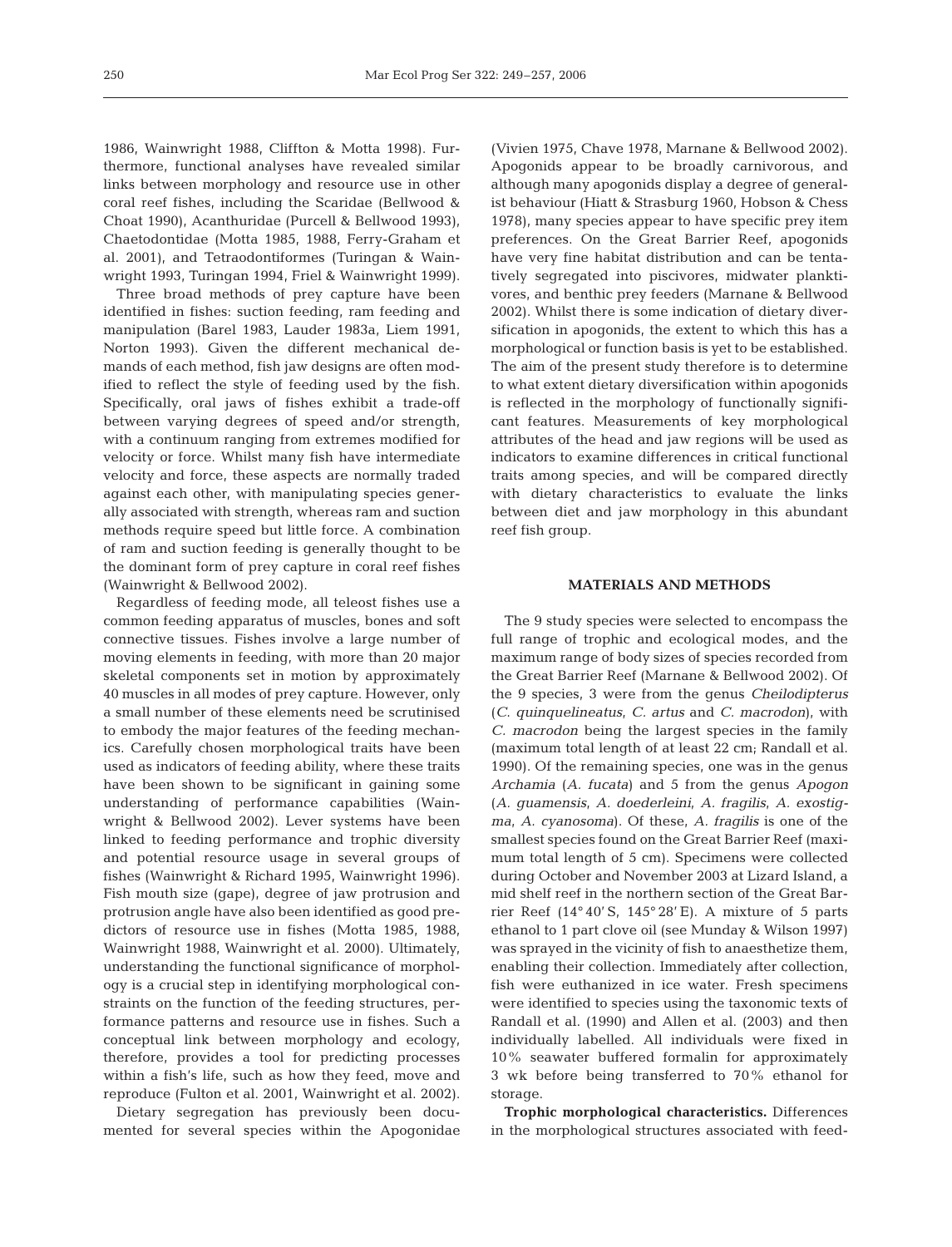ing among the species were investigated by examining 14 morphological characteristics of 20 individuals of each species (Table 1). External measurements were recorded in the field prior to fixation. Internal measurements were recorded after the fish were cleared and stained. The clear and stain protocol (modified after Gosztonyi 1984) used pre-soak detergent to remove the majority of lipids before finishing the clearing process in a 1.5% potassium hydroxide solution. Specimens were stained using Alizarin red to highlight osteological elements. Measurements were recorded to the nearest 0.01 mm using vernier callipers and a microscope equipped with a graduated eyepiece. Dimensions of lower jaw and tooth length were recorded using a dissecting microscope with a graduated eyepiece. Opening and closing lever ratios were calculated by dividing the respective in-lever by the outlever (Fig. 1). No other transformations were used. Morphological measurements were standardized by the cubed-root of fish mass to minimise the influence of size differences among individuals. An analysis of residuals showed no deviation from expected patterns, indicating that using residuals to standardize varying fish size had the same results as using mass ratios. For ease of comparisons with past literature, morphological measurements were therefore standardized to the cube-root of body mass (i.e. value/cube-root mass). The means of each raw variable were calculated across

Table 1. Morphological characteristics used to compare feeding morphology among 9 apogonid species

| Abbreviation             | Characteristic/definition                                                                                                                                      |
|--------------------------|----------------------------------------------------------------------------------------------------------------------------------------------------------------|
| $M^a$                    | Mass: blotted wet weight to nearest 0.1 g                                                                                                                      |
| HW <sup>a</sup>          | Head width: at posterior margin of orbit                                                                                                                       |
| $VG^a$                   | Vertical gape: mouth fully opened, internal measure from<br>tip of premaxilla to dentary                                                                       |
| GW <sup>a</sup>          | Gape width: mouth opened, internal distance between<br>angle of mouth                                                                                          |
| <b>SNOUT<sup>a</sup></b> | Snout length: anterior margin of orbit to tip of premaxilla<br>with mouth closed                                                                               |
| PDU <sup>a</sup>         | Protrusion distance upper jaw: maximum distance of pre-<br>maxilla extension from anterior margin of orbit to tip of pre-<br>maxilla with mouth fully extended |
| PDL <sup>a</sup>         | Protrusion distance lower jaw: orbit to tip of lower jaw with<br>mouth extended                                                                                |
| <b>HL</b>                | Head length: tip of premaxilla to posterior margin of oper-<br>culum                                                                                           |
| LJL.                     | Lower jaw length: anterior end of the dentary to the poste-<br>rior end of articulation                                                                        |
| PA <sup>a</sup>          | Protrusion angle: angle that mouth protrudes when open                                                                                                         |
| <b>TOOTH</b>             | Length of longest tooth                                                                                                                                        |
| PDU-S                    | Protrusion distance upper jaw minus snout length                                                                                                               |
| <b>CIL</b>               | Closing in lever ratio (see Fig. 1)                                                                                                                            |
| OIL                      | Opening in lever ratio (see Fig. 1)                                                                                                                            |
|                          | <sup>a</sup> Measurement recorded prior to specimens being fixed                                                                                               |



Fig. 1. Lower jaw of an Apogonidae fish showing the measurements taken to calculate closing (closing in-lever/ out-lever)  $(L_i/L_o)$  and opening lever ratios (opening inlever/out-lever). The force applied to the jaws by the abductor mandibulae (Am) to close the jaw and interopercularmandibular ligament (Iop-man-lig) opens the jaw by rotation about the lower jaw articulation (LJA) (modified after Wainwright & Bellwood 2002)

all individuals in each species after standardization by body size.

**Stomach content analysis.** Published analyses of stomach contents for 6 of the 9 study species (Marnane & Bellwood 2002) were combined with additional data collected using the same protocol for the remaining 3 species (see Table 2). As apogonids are predominately nocturnal carnivores, all specimens were collected

> from dawn to early morning (05:20 until 07:30 h) to maximise the chance of stomachs being full after a night of foraging (Marnane & Bellwood 2002). Specimens were immediately placed in an ice water slurry to euthanize them before being fixed in 10% buffered seawater formalin.

> Stomach analyses were performed using the methods of Marnane & Bellwood (2002). The complete stomach was removed, opened lengthways, and the entire contents spread on a petri dish for examination. Prey items were identified and placed in taxonomic categories. The mean weight of each prey item for each species was calculated by weighing a random sample of intact specimens. Mean weights were then used to multiply by the number of occurrences in the stomach analysis of each individual apogonid to provide an estimate of the mass of material in each dietary category. The percentage mass of each prey item found within the stomach of each species was then calculated.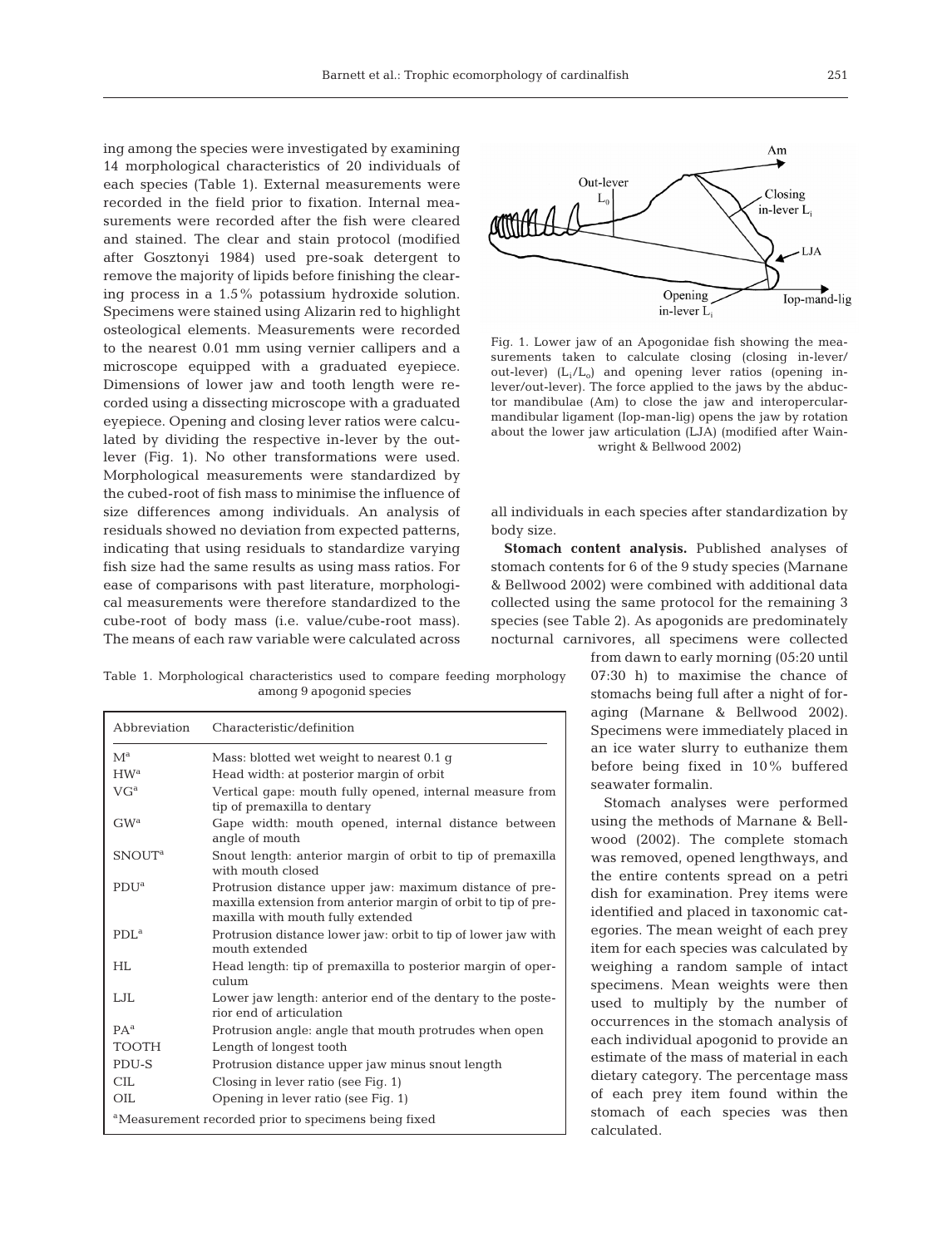**Statistical analysis.** The composition of species groups, based on head and jaw morphology, was explored by reducing the dimensionality of the data with a principal component analysis (PCA) based on the covariance matrix. A Ward's cluster analysis was performed on squared euclidean distances derived from the data matrix to identify any groupings among species within the morphological data set. The morphological structures responsible for grouping species were expressed in the vector plot, enabling structures responsible for segregation of species to be identified. PCA and Ward's cluster analysis were also performed on stomach content data to identify natural groupings of species based on diet. A canonical correlation analysis between the 2 data sets could not be undertaken due to the limited number of species given the high number of variables.

## **RESULTS**

#### **Morphological measurements**

The first 2 axes of the PCA explained over 82% of the variation in the data, with the first axis responsible for approximately 57% and the second axis responsible for 26% (Fig. 2a). PC1 was driven by differences in lower jaw protrusion, gape, head length and body mass, whereas PC2 was predominately influenced by head width, lower jaw length and opening lever ratio. The Ward's cluster analysis identified 3 clusters of species, grouping *Cheilodipterus macrodon, C. artus* and *C. quinquelineatus* as one functional

group, *Archamia fucata, Apogon fragilis, A. guamensis* and *A. cyanosoma* as a second group and *A. exostigma* and *A. doederleini* as the third group (Fig. 2a). PC2 was most influential in separating the third group from the other 2 groups. Vector plots indicated that this group was characterised by wider heads and had a larger opening lever ratio (Fig. 2b). The remaining groups are separated primarily along PC1. The second group was defined by greater flexibility of the lower jaws in association with larger gapes (Fig. 2b). The first functional group differed from the other groups as these 3 *Cheilodipterus* species possessed longer heads, snouts, teeth and lower jaws, and they displayed greater protrusion of the upper jaw (Fig. 2b).



Fig 2. Principal component analysis of mouth morphology among the 9 study species. (a) Ordination plot displaying morphological groupings of species. Encircled species indicate functional groups identified in a Ward's cluster analysis. (b) Vector plot of morphometric characteristics responsible for species loadings. See Table 2 for full species names

#### **Stomach content analysis**

Approximately 78% of the variation in the stomach content data was explained on the first 2 axes of the principal component analysis. PC1 was responsible for almost 54% of variation while PC2 explained approximately 23% (Fig. 3). In contrast to the morphological data, the ordination plot of stomach content data indicated that species were separated into just 2 dietary groups (Fig. 3a). Ward's cluster analysis provided independent support for 2 species groups (Fig. 3a). This was due almost entirely to *Cheilodipterus macrodon* and *C. artus* being distinguished from the remaining species by their predominately piscivorous diets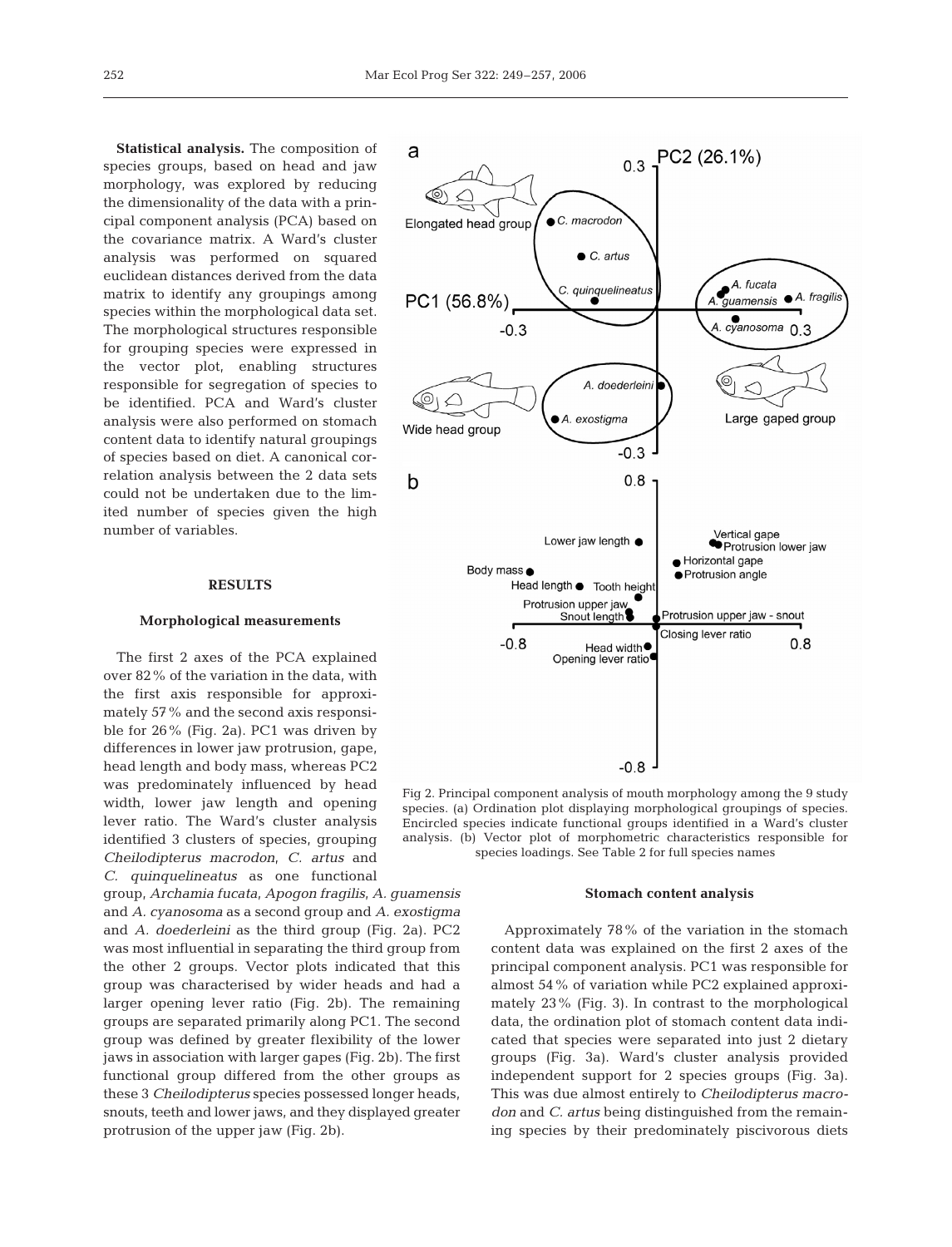

Fig. 3. Principal component analysis of prey items found in stomach contents of 9 apogonid species. (a) Ordination plot displaying dietary groupings of species. Encircled species indicate dietary groups identified in a Ward's cluster analysis. (b) Vector plot of prey items responsible for species loadings. See Table 2 for full species names

(Fig. 3b). In the remaining species, finer groupings were hard to distinguish, with most species having generalised diets that are characterised by crustaceans of both benthic and planktonic origin (Table 2). Although many of the study species appeared to consume a range of prey, some species displayed a tendency towards specific dietary components. *Archamia fucata* stomachs contained a high proportion of penaeid prawns (Fig. 3, Table 2), while *Apogon doederlini* and *A. exostigma* consumed the largest

amounts of benthic prey, particularly brachyurans (Table 2). *Cheilodipterus quinquelineatus* was notable in that it was found to be a generalist even though 30% of its diet consisted of fish. Interestingly, the morphology of *C. quinquelineatus* was similar to that of *C. macrodon* and *C. artus,* which were mainly piscivorous species (Fig. 3, Table 3). With regards to *A*. *guamensis* and *A. cyanosoma,* although both species were located in a similar morphospace, the predominant prey item for *A. guamensis* was decapod larvae,

Table 2. Diet in 9 apogonid species expressed as the mean percentage mass of prey items found in the stomach contents. x: pre-dominant prey items habitat; –: not recorded in diet or not a significant habitat

| <b>Species</b>                                            | $\mathbf{a}$ | Amphipoda | Brachyurans              | larvae<br>Decapod        | aridae | Chaetognatha | Copepoda    | Isopoda | Mollusca | Mysidacea                | Ostracoda | Penaeida | Polychaeta   | Sergestidae | Stomatopoda | ದ<br>Tanaidace | Teleostei   |
|-----------------------------------------------------------|--------------|-----------|--------------------------|--------------------------|--------|--------------|-------------|---------|----------|--------------------------|-----------|----------|--------------|-------------|-------------|----------------|-------------|
| Apogon cyanosoma <sup>a</sup>                             | 32           | 5.1       |                          |                          | 22.5   | 0.5          |             | 0.2     |          | 0.1                      | 0.3       | 7.8      | 4.0          | 53.7        | 0.5         | 0.3            | 5.0         |
| Apogon doederleini <sup>a</sup>                           | 47           | 11.6      | 14.6                     | 4.3                      | 2.9    |              | -           | 0.7     | 0.2      | 0.5                      | 1.1       | 17.1     | 4.7          | 26.7        | 2.0         | 0.4            | 13.1        |
| Apogon exostigma <sup>a</sup>                             | 35           | 0.2       | 25.5                     |                          | 6.7    |              |             | 0.1     |          |                          |           | 42.2     | 3.0          | 5.9         | 2.1         | 0.3            | 13.9        |
| Apogon guamensis <sup>a</sup>                             | 35           | 2.4       | 3.1                      | 56.6                     | 2.8    | 0.2          | 0.1         | 0.7     |          |                          |           | 5.3      | 19.4         | 2.3         | 3.2         |                | 3.9         |
| Cheilodipterus artus <sup>a</sup>                         | 45           |           | 0.4                      | $\overline{\phantom{0}}$ |        |              |             |         |          |                          |           | 11.4     |              |             |             |                | 88.2        |
| Cheilodipterus<br>quinquelineatus <sup>a</sup>            | 40           |           | 11.2                     | L,                       | 3.2    |              |             | 0.2     |          | 0.3                      |           | 46.7     | 1.7          | 6.7         | 0.2         | 0.1            | 29.7        |
| Cheilodipterus macrodon                                   | 30           |           |                          |                          |        |              |             |         |          |                          |           |          |              |             |             |                | 100         |
| Apogon fragilis                                           | 30           | 8.0       | $\overline{\phantom{0}}$ | 20.8                     |        | 2.7          | 39.8        |         |          |                          | 0.5       | 30.5     |              | 2.7         |             |                |             |
| Archamia fucata                                           | 30           | 0.1       | $\overline{\phantom{0}}$ | 9.0                      |        |              |             |         |          |                          |           | 87.0     | 0.1          | L,          | 3.0         |                |             |
| Pelagic                                                   |              |           | -                        | X                        |        | $\mathbf x$  | -           |         |          |                          | X         |          |              |             |             |                | X           |
| Epibenthic                                                |              | X         | $\mathbf x$              | -                        | X      |              | X           | X       |          | $\mathbf x$              | X         | X        |              | X           |             |                | $\mathbf x$ |
| Benthic                                                   |              | X         | X                        | -                        | X      | -            | $\mathbf x$ | X       | X        | $\overline{\phantom{0}}$ | X         | X        | $\mathbf{x}$ | X           | $\mathbf x$ | $\mathbf x$    | -           |
| <sup>a</sup> Data obtained from Marnane & Bellwood (2002) |              |           |                          |                          |        |              |             |         |          |                          |           |          |              |             |             |                |             |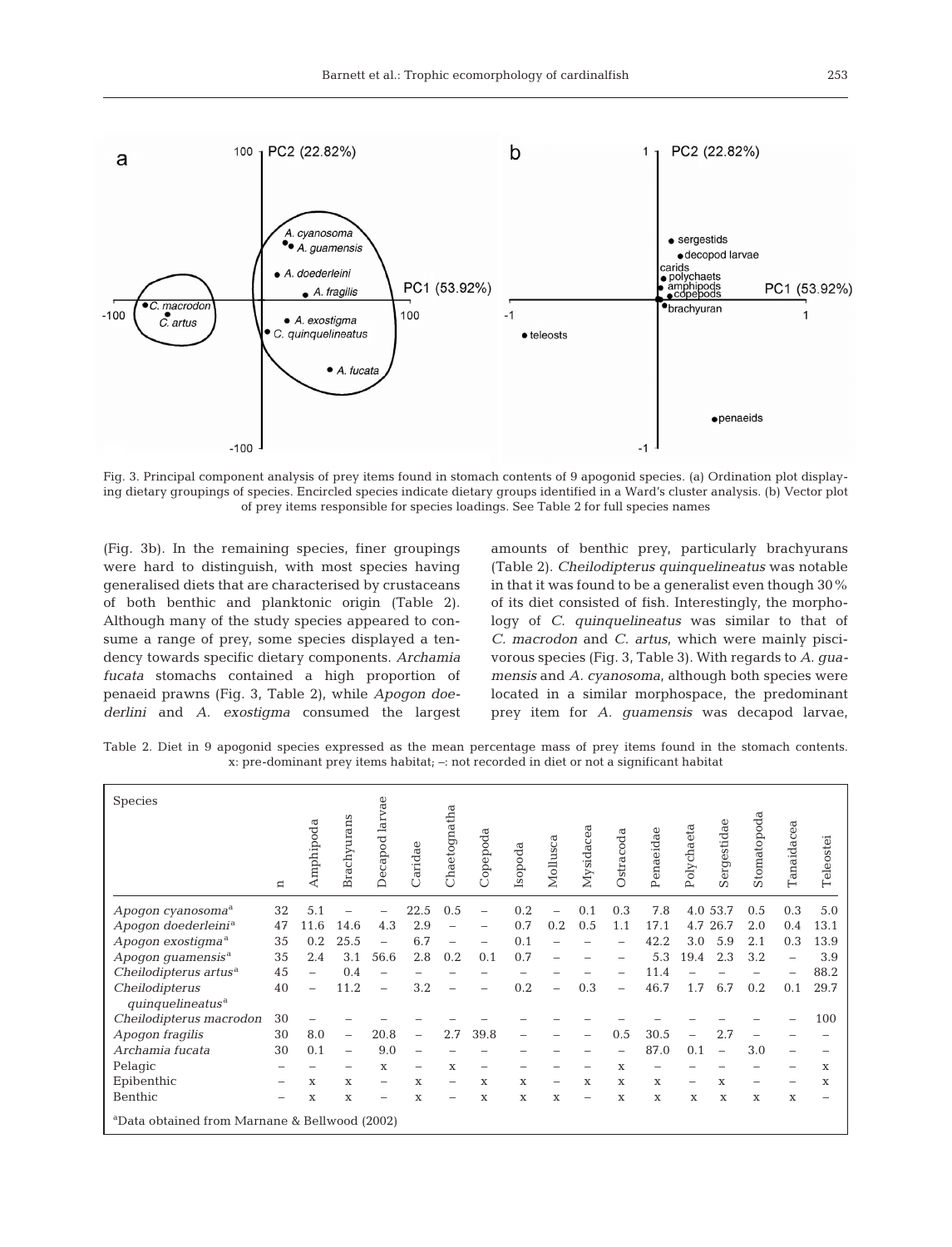| Table 3. The 14 morphological characteristics used to express feeding morphology for 9 species of apogonids. Note that all mea-         |  |
|-----------------------------------------------------------------------------------------------------------------------------------------|--|
| surements are mean values ( $n = 20$ ) (in cm, except mass in q). Explanations of abbreviations for characteristics are in Table 1; see |  |
| Table 2 for full species names. SL: average standard length (cm)                                                                        |  |

| <b>Species</b>      | LJL  | TOOTH | HL   | <b>HW</b> | VG   |      | <b>GW SNOUT</b> | PDU   | PDU-S PDL |      | CIL  | OIL  | <b>PA</b> | М     | SL   |
|---------------------|------|-------|------|-----------|------|------|-----------------|-------|-----------|------|------|------|-----------|-------|------|
| C. quinquelineatus  | 1.71 | 0.08  | 2.76 | 1.19      | 1.88 | 1.87 | 0.84            | 1.06  | 0.23      | 2.01 | 0.31 | 0.07 | 0.67      | 12.13 | 8    |
| A. fucata           | 1.21 | 0.02  | 1.82 | 0.86      | 1.64 | 1.35 | 0.58            | 0.73  | 0.15      | 1.85 | 0.31 | 0.07 | 0.74      | 5.56  | 5.8  |
| A. <i>guamensis</i> | 1.20 | 0.01  | 1.84 | 0.92      | 1.67 | 1.49 | 0.47            | 0.59  | 0.12      | 1.62 | 0.30 | 0.07 | 0.66      | 5.05  | 5    |
| A. doederleini      | 1.01 | 0.02  | 1.86 | 0.90      | 1.28 | 1.26 | 0.51            | 0.62  | 0.12      | 1.36 | 0.31 | 0.13 | 0.68      | 4.26  | 5.2  |
| A. fragilis         | 0.80 | 0.01  | 1.22 | 0.59      | 1.03 | 0.96 | 0.39            | 0.52  | 0.13      | 1.29 | 0.34 | 0.07 | 0.76      | 1.59  | 3.5  |
| C. artus            | 1.93 | 0.17  | 3.12 | 1.31      | 2.06 | 2.01 | 0.95            | 1.17  | 0.21      | 2.33 | 0.32 | 0.06 | 0.70      | 14.98 | 9    |
| C. macrodon         | 2.53 | 0.23  | 4.06 | 1.70      | 2.74 | 2.65 | 1.16            | 1.45  | 0.29      | 3.03 | 0.31 | 0.07 | 0.72      | 31.66 | 10.4 |
| A. cyanosoma        | 0.93 | 0.01  | 1.46 | 0.75      | 1.19 | 1.09 | 0.41            | 0.50  | 0.09      | 1.25 | 0.30 | 0.09 | 0.67      | 2.20  | 4.4  |
| A. exostigma        | 1.50 | 0.02  | 2.83 | 1.39      | 1.63 | 1.62 | 0.91            | 1.12. | 0.21      | 1.97 | 0.33 | 0.12 | 0.59      | 14.35 | 7.4  |

whereas *A. cyanosoma*'s diet was composed mainly of sergestids (Table 2). Potential explanations for this anomaly include the fact that the 2 food items, although taxonomically different, are similar sized crustaceans and are therefore effectively equivalent types of prey. Furthermore the absence (or low scores) of penaeids and fish in both species may have influenced their position in the PCA.

## **DISCUSSION**

Analyses of key morphological features of the feeding apparatus identified 3 distinct functional groups within the 9 apogonid species examined. In contrast, only 2 dietary groups were identified from stomach content analysis, these being either piscivores or generalists that predominately feed on a range of benthic and planktonic crustaceans. While morphology may be used to predict diet (Wainwright & Bellwood 2002), for apogonids at least, morphology is not strongly linked to diet. Morphology may shape the way that the fish feeds but not the taxa consumed. This concept has been proposed previously for both chaetodontid and cichlid fishes (Barel 1983, Motta 1988). Indeed, resource use in apogonids appears to be influenced more by foraging locations and habitat utilisation than by morphology. Marnane & Bellwood (2002) recorded the distribution of apogonids at night when foraging. Combined with stomach content analysis, this provided some insight into foraging behaviour. Specifically, it appeared that apogonids may be separated into benthic or midwater foragers. In the present study, however, it was difficult to segregate species into clear sub-groups of planktonic and benthic feeders based on stomach contents, as the diets of many species overlapped, with species consuming prey from both sources.

Piscivorous apogonids displayed the clearest evidence of possible modification of mouth and jaw morphologies in association with their diet. *Cheilodipterus macrodon* and *C. artus* feed almost exclusively on fish prey. This coincided with their head and jaws being characterised by greater snout length, longer lower jaws, and larger tooth size. Such head and jaw morphological traits in these species have been associated previously with piscivorous feeding in a range of taxa (Liem 1991, Wainwright & Bellwood 2002). Large teeth are typically associated with the capture of large and elusive prey, such as other fishes, where they usually serve as a friction device preventing prey from escaping (Wainwright & Bellwood 2002). In these 2 piscivorous species differences in jaw morphology appear to be good indicators of diet.

Within the generalist dietary groups, *Archamia fucata, Apogon fragilis, Apogon guamensis* and *Apogon cyanosoma* possessed greater lower jaw protrusion and larger gaping mouths. Such traits may be advantageous for midwater feeding, where a large gape enables the fish to swim through the water column with mouth wide open to engulf planktonic organisms (essentially a form of ram feeding). Accordingly, free swimming and planktonic prey items were conspicuous in the diet of these species. Furthermore, Marnane & Bellwood (2002) found that *A. guamensis* foraged high in the water column at night.

In contrast, the wide mouthed species *Apogon exostigma* and *A. doederleini* have higher jaw opening lever ratios, indicating that their jaws probably open at a slower rate. Previous studies have found that slower, stronger jaws are generally associated with species that consume benthic prey (Turingan & Wainwright 1993, Turingan 1994, Ferry-Graham et al. 2002). In comparison to the other 7 species, this may suggest that *A. exostigma* and *A. doederleini* have a preference for less mobile prey. This again agrees with the results of Marnane & Bellwood (2002), who found that both of these species are associated with the benthos when foraging at night. The stomach contents also revealed that both species possessed high amounts of benthic prey within their diets.

A possible explanation for discrepancies in linking morphology to a distinct resource use in the majority of species is that the apparent morphological diversification may be important in dictating a preferable re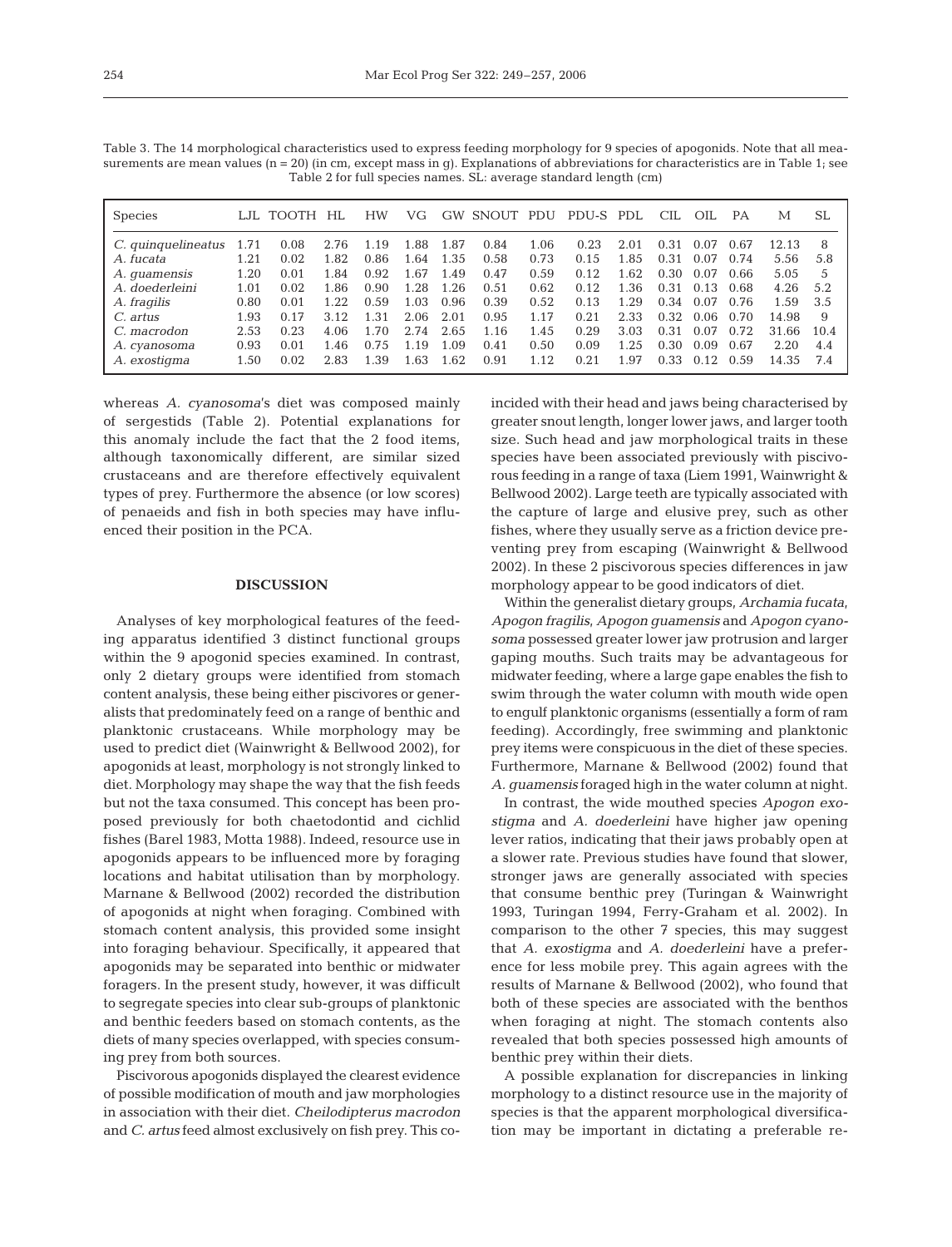source or feeding mode, but most species are still capable of feeding on a range of prey items mediated through variation in other mechanisms such as foraging behaviour. Liem (1980) suggested that in cichlid fishes many specialist feeders were also capable of consuming a wide range of prey items, which he referred to as being 'Jacks of all trades', or, as in the case of many species, 'Jacks of some trades'. A similar situation has recently been described in wrasses (Bellwood et al. 2006), for which there is a weak relationship between morphology and diet, despite morphological variation among species. In the present study, *Cheilodipterus quinquelineatus* may represent a further example of the 'Jack of all trades' model. *C. quinquelineatus* was functionally grouped with *C. macrodon* and *C. artus*, which were predominately piscivorous, but *C. quinquelineatus* displayed a generalist diet. However, 30% of the diet of *C. quinquelineatus* did consist of fish prey, indicating that although it may have a preference or ability to include fish in its diet, as its morphology implies, other factors such as foraging activities and prey availability probably play an important role in dictating prey utilisation patterns.

Previous work in the Indian Ocean (Madagascar) has suggested that apogonid diets are influenced by several factors acting in concert, including prey selectivity and relative availability of prey during the day and night (Vivien 1975). Apogonids are predominately nocturnal feeders; however, Vivien (1975) suggested that whilst many species feed from the water column during the night, they may also feed opportunistically during the day on benthic prey available within or around their diurnal resting sites. This may involve consuming different food sources. This concept was also alluded to by Chave (1978), who identified differences in foraging areas in 6 apogonid species from Hawaii. However, in contrast to these observations, diurnal feeding has only been recorded on the Great Barrier Reef in one species, *Apogon cyanosoma* (Marnane & Bellwood 2002). Whilst morphological differences may dictate the range of dietary items that can be exploited, predators are subject to prey availability. Past examples of morphology being linked to diet have focused almost exclusively on diurnal feeding fishes (Lauder 1983b, Clifton & Motta 1998, Wainwright et al. 2000, Wainwright & Bellwood 2002). This is the first study to investigate a number of representatives from a group of nocturnal predators. For diurnal feeders, the morphology of the feeding apparatus may be of critical importance when procuring prey, given the ability of the prey to visually detect and evade predators. For nocturnal predators, however, morphological adaptations might be secondary to sensory capabilities. In darkness the ability to detect prey may be of primary importance. The limited variation in morphology seen

in apogonids may thus be reflecting the limited role of morphology in shaping patterns of prey procurement. Ultimately, it is likely that sensory ability, behaviour and morphology all play complementary roles in determining feeding patterns within apogonids.

Levels of ecological diversity often reflect the level of functional diversity in a group of fishes. For example, labrids are diverse in terms of both morphology and diet (Wainwright et al. 2004); this is in marked contrast to the pomacentrids, which show little of the ecological diversity found in labrids. Pomacentrids exploit only a small range of feeding types and lack the specialised feeding repertoires seen in labrids, with relatively restricted ecological diversity being associated with what appears to be low morphological variation (Emery 1973, Wainwright & Bellwood 2002). Similarly, apogonids showed limited trophic diversity in comparison to other reef fish families such as the Labridae and Chaetodontidae (Motta 1985, 1988, 1989, Wainwright et al. 2004). This limited ecological and morphological variation is reflected in the simple segregation of feeding types in apogonids, and from a morphological perspective is clearly shown by comparing closing lever ratios of apogonids with those of labrids.

To emphasise the low degree of variation in jaw morphology amongst the 9 species of apogonids, lower jaw function (i.e. relative strength against speed) was summarized by plotting closing lever ratios and comparing results with labrids, a group known for their morphological diversity (Fig. 4). There is a range of variation in



Fig. 4. Closing in-lever ratio scores of 9 apogonid species compared to the range of values displayed by labrids (modified after Wainwright & Bellwood 2002). The trade-off between force and velocity in the lower jaw is highlighted. *Cirrhilabrus condei* has a low closing in-lever ratio, indicating a jaw modified for speed rather than strength; *Choerodon anchorago* possess a high ratio, reflecting a potential for strength at the expense of speed. Note all 9 apogonids are within the range highlighted on the graph.  $L_i$ : opening or closing in-lever;  $L_o$ : out-lever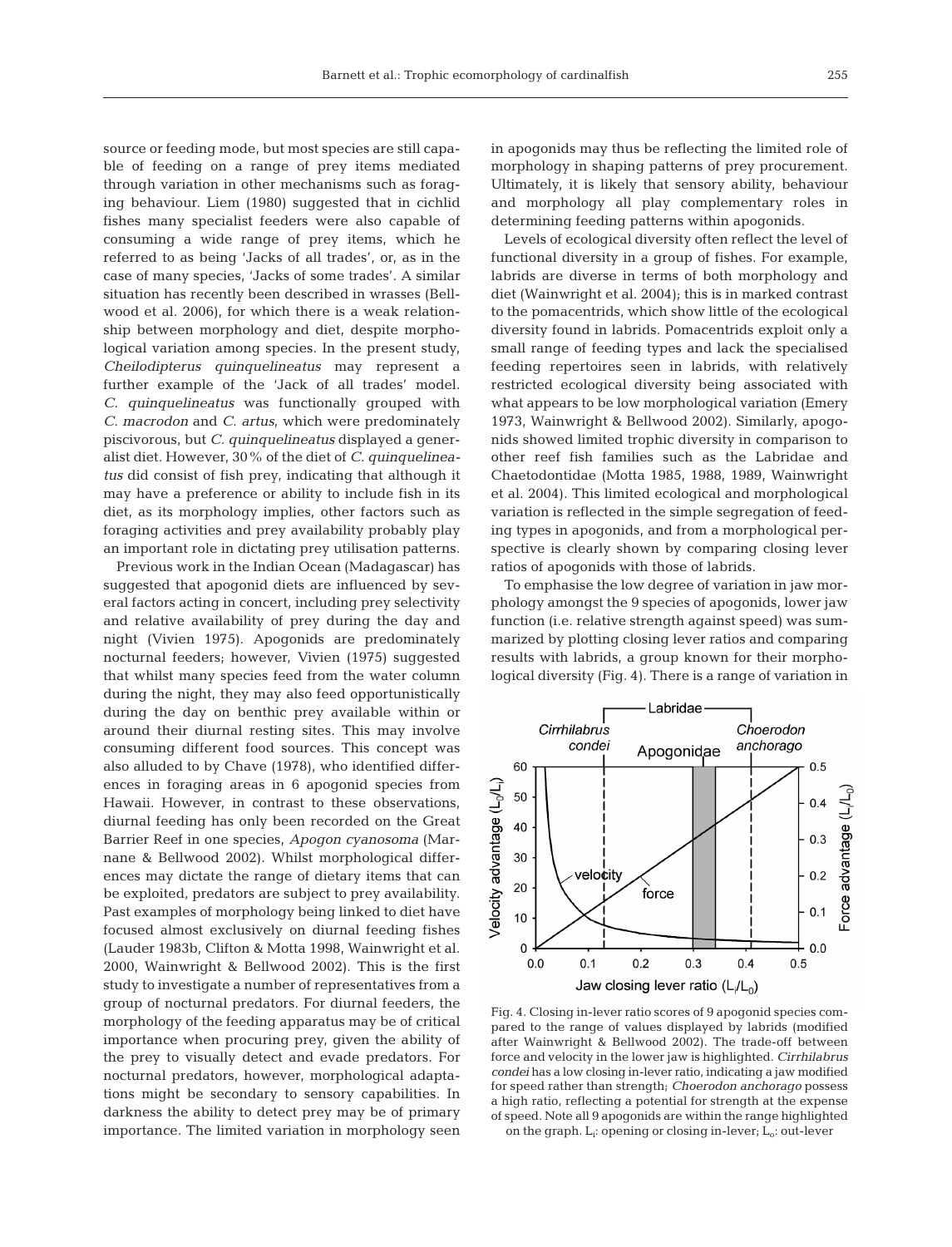the lower jaw morphology of the 126 labrid species found on the Great Barrier Reef (Fig. 4). The 2 labrid extremes are represented by different styles of jaw morphology: *Cirrhilabrus condei* has a low closing lever ratio, indicating that it has a jaw able to close fast, possibly to catch elusive prey; *Choerdon anchorago* has a high closing lever ratio score, indicating a jaw that is likely to be slower in closing, but trades speed for strength. In contrast, closing lever ratios for the 9 apogonids showed little variation, falling within an extremely narrow range of 0.30 to 0.34 (Fig. 4). Apogonids show much lower variation in comparison to labrids (despite there being approximately 94 apogonid species on the Great Barrier Reef), with values indicating that the apogonid feeding mechanism is of a much more generalised construction and function. Overall, although apogonids show some degree of specialisation (e.g. *Cheilodipterus macrodon*), when compared with some other reef fish families, they appear to be of a more uniform, generalized design. It is possible that this generalized design may be a consequence of functional constraints related to mouthbrooding. Even though there is evidence of sexual dimorphism (Barnett & Bellwood 2005), mouthbrooding may constrain potential for diversification in feeding structures.

In conclusion, morphological differences divided the 9 apogonid species examined in the present study into 3 distinct functional groups. However, the majority of apogonids appear to be predominately generalist feeders, indicating that while species may feed in distinctly different ways they are capable of eating a wide range of prey items, with extensive overlap among species. These results are unusual in that prey use is not strongly related to jaw morphology in the traditional sense. This is a clear example of a family in which jaw morphology is not overly important. While morphology may predict the potential range of dietary items, (potential niche), and the way in which they feed (feeding mode), actual resource use appears to be strongly influenced by other factors, including feeding location and behaviour.

*Acknowledgements.* We thank M. Depczynski and F. Merida for field assistance; C. Fulton, M. Hooganboom and N. Konow for helpful discussions and advice. This work was supported by the Australian Research Council in association with the ARC Centre of Excellence for Coral Reef Studies. Contribution No. 158 of the Centre for Coral Reef Biodiversity. JCU animal experimentation ethics approval No. A650

#### LITERATURE CITED

- Allen GR, Steene R, Humann P, Deloach N (2003) Reef fish identification: Tropical Pacific*.* New World Publications, Jacksonville, FL
- Barel CDN (1983) Towards a constructional morphology of cichlid fishes (Teleostei, Perciformes). Neth J Zool 33(4): 357–424
- Barnett A, Bellwood DR (2005) Sexual dimorphism in the buccal cavity of paternal mouthbrooding cardinalfishes (Pisces: Apogonidae). Mar Biol 148:205–212
- Bellwood DR, Choat JH (1990) A functional analysis of grazing in parrotfishes (family Scaridae): the ecological implications. Environ Biol Fish 28:189–214
- Bellwood DR, Wainwright PC (2002) The history and biogeography of fishes on coral reefs. In: Sale PF (ed) Coral reef fishes. Dynamics and diversity in a complex ecosystem. Academic Press, San Diego, CA, p 5–32
- Bellwood DR, Wainwright PC, Fulton CJ, Hoey AS (2006) Functional versatility supports coral reef biodiversity. Proc R Soc Lond B 273:101–107
- Bock WJ, von Wahlert G (1965) Adaptation and the form function complex. Evolution 19:269–299
- Chave EH (1978) General ecology of six species of Hawaiian cardinalfishes. Pac Sci 32(3):245– 269
- Clifton KB, Motta PJ (1998) Feeding morphology, diet, and ecomorphological relationships among five Caribbean labrids (Teleostei, Labridae). Copeia 1998: 953–966
- Emery AR (1973) Comparative ecology and functional osteology of fourteen species of damselfish (Pisces: Pomacentridae) at Alligator Reef, Florida Keys. Bull Mar Sci 23: 649–770.
- Ferry-Graham LA, Wainwright PC, Bellwood DR (2001) Prey capture in long jawed butterflyfishes (Chaetodontidae): the functional basis of novel feeding habits. J Exp Mar Biol Ecol 256:167–184
- Ferry-Graham LA, Wainwright PC, Westneat MW, Bellwood, DR (2002) Mechanisms of benthic prey capture in wrasses (Labridae). Mar Biol 141:819–830
- Friel JP, Wainwright PC (1999) Evolution of complexity in motor patterns and jaw musculature of the Tetraodontiform fishes. J Exp Biol 202:867–880
- Fulton CJ, Bellwood DR, Wainwright PC (2001) The relationship between swimming ability and habitat use in wrasses (Labridae). Mar Biol 139:25–33
- Gosztonyi AE (1984) The use of enzyme-based 'presoaks' for clearing small vertebrates for Alizarin red staining of bony tissues. Stain Tech 59:305– 307
- Hiatt RW, Strasburg DW (1960) Ecological relationships of the fish fauna on coral reefs of the Marshall Islands. Ecol Monogr 30:65–127
- Hobson ES, Chess JR (1978) Trophic relationships among fishes and plankton in the lagoon Enewetak Atoll, Marshall Islands. Fish Bull 76:133–153
- Lauder GV (1983a) Prey capture hydrodynamics in fishes: experimental tests of two models. J Exp Biol 104:1–13
- Lauder GV (1983b) Functional and morphological bases of trophic specialization in sunfishes (Teleostei, Centrarchidae). J Morph 178:1–21
- Liem KF (1980) Adaptive significance of intra- and interspecific differences in the feeding repertories of cichlid fishes. Am Zool 20:295–314
- Liem KF (1991) Functional morphology. In: Keenleyside MHA (ed) Cichlid fishes behaviour, ecology and evolution. Chapman & Hall, London, p 129–145
- Liem KF, Sanderson SL (1986) The pharyngeal jaw apparatus of labrid fishes: a functional morphological perspective. J Morphol 187:143–158
- Marnane MJ (2000) Site fidelity and homing behaviour in coral reef cardinalfishes. J Fish Biol 57:1590–1600
- Marnane MJ, Bellwood DR (2002) Diet and nocturnal foraging in cardinalfishes (Apogonidae) at One Tree Reef, Great Barrier Reef, Australia. Mar Ecol Prog Ser 231: 261–268